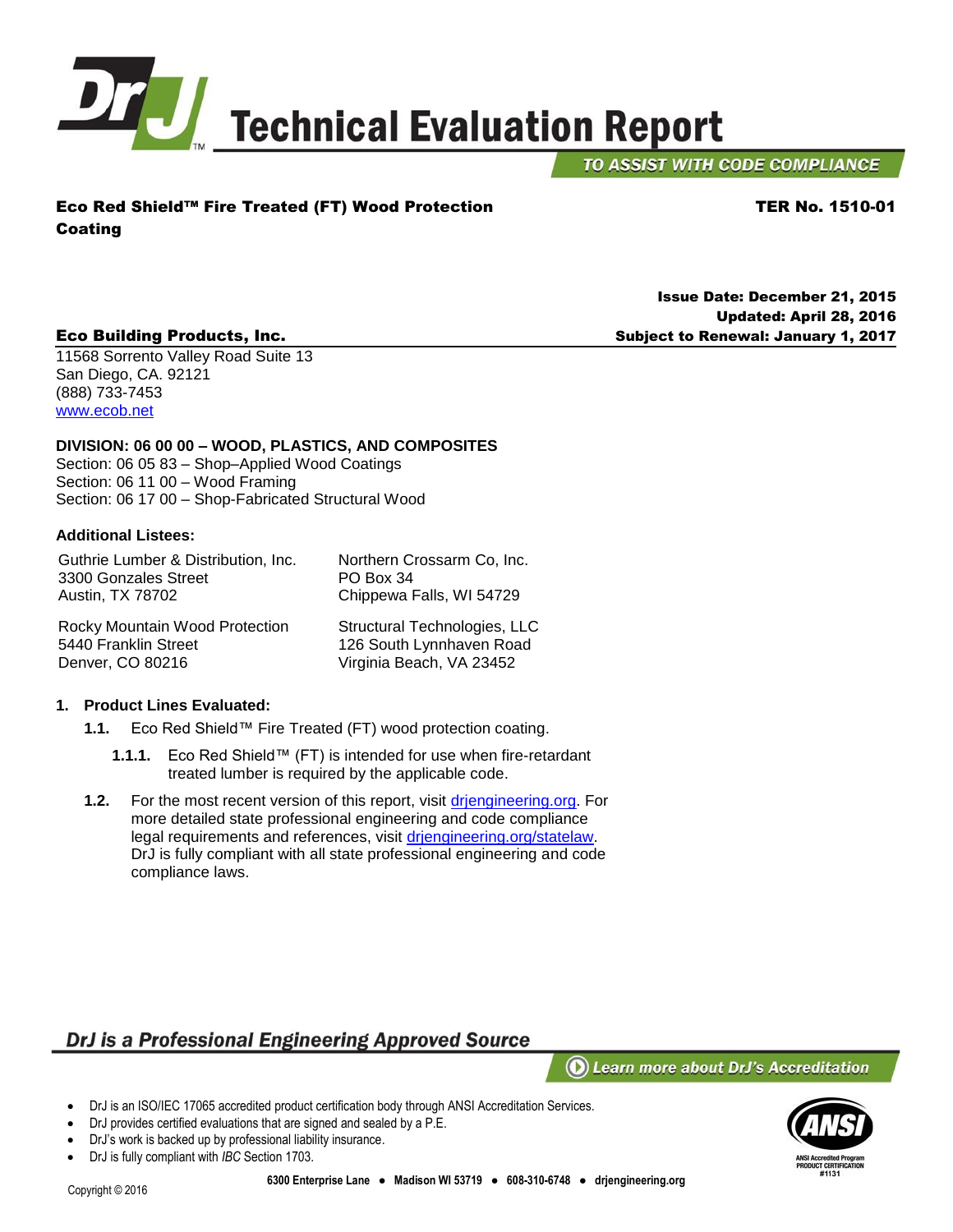### <span id="page-1-0"></span>**2. Applicable Codes and Standards:** 1

- **2.1.** *2009*, *2012* and *2015 International Building Code* (*IBC*)
- **2.2.** *2009*, *2012* and *2015 International Residential Code* (*IRC*)
- **2.3.** *ANSI/AWC – National Design Specification* (*NDS*) *for Wood Construction*
- **2.4.** *ASTM D198 – Standard Test Methods of Static Tests of Lumber in Structural Sizes*
- **2.5.** *ASTM D3273 – Standard Test Method for Resistance to Growth of Mold on the Surface of Interior Coatings in an Environmental Chamber*
- **2.6.** *ASTM D4587 – Standard Practice for Fluorescent UV-Condensation Exposures of Paint and Related Coatings*
- **2.7.** *ASTM D5590 – Standard Test Method for Determining the Resistance of Paint Films and Related Coatings to Fungal Defacement by Accelerated Four-Week Agar Plate Assay*
- **2.8.** *ASTM E84 – Standard Test Method for Surface Burning Characteristics of Building Materials*
- **2.9.** *ASTM E2768 – Standard Test Method for Extended Duration Surface Burning Characteristics of Building Materials*
- **2.10.** *AWPA E1 – Standard Method for Laboratory Evaluation to Determine Resistance to Subterranean Termites*
- **2.11.** *AWPA E10 – Standard Method of Testing Wood Preservatives by Laboratory Soil-Block Cultures*
- **2.12.** *AWPA E12 – Standard Method of Determining Corrosion of Metal in Contact with Treated Wood*
- **2.13.** *AWPA E21 – Standard Field Test Method for the Evaluation of Wood Preservatives to be Used for Interior Applications (UC1 and UC2); Full-size Commodity Termite Test*
- **2.14.** *AWPA M4 – Standard for the Care of Preservative-Treated Wood Products*
- **2.15.** *AWPA U1 – Use Category System: User Specification for Treated Wood*
- **2.16.** *NFPA 255 – Standard Method of Test of Surface Burning Characteristics of Building Materials*
- **2.17.** *NIST PS-1 – Structural Plywood*
- **2.18.** *NIST PS-2 – Performance Standard for Wood-Based Structural-Use Panels*
- **2.19.** *UBC 8-1 – Test Method for Surface-Burning Characteristics of Building Materials*
- **2.20.** *UL 723 – Standard for Test for Surface Burning Characteristics of Building Materials*
- **2.21.** *UL 2818 – 2013 Gold Standard for Chemical Emissions for Building Materials, Finishes and Furnishings*

#### **3. Performance Evaluation:**

- **3.1.** Eco Red Shield™ (FT) has been evaluated to determine its suitability to treat structural wood products used in above ground applications where they are required by code to provide the following:
	- **3.1.1.** Preservative-treated wood as required by *IBC* [Section 2303.1.8](http://publicecodes.cyberregs.com/icod/ibc/2012/icod_ibc_2012_23_par020.htm) and *IRC* [Section R317](http://publicecodes.cyberregs.com/icod/irc/2012/icod_irc_2012_3_sec017.htm?bu2=undefined) and [Section R318.](http://publicecodes.cyberregs.com/icod/irc/2012/icod_irc_2012_3_sec018.htm?bu2=undefined)
	- **3.1.2.** Fungal Decay resistance where required by *IBC* [Section 2304.11](http://publicecodes.cyberregs.com/icod/ibc/2012/icod_ibc_2012_23_par108.htm)<sup>2</sup> and *IRC* [Section R317.](http://publicecodes.cyberregs.com/icod/irc/2012/icod_irc_2012_3_sec017.htm?bu2=undefined)
	- **3.1.3.** Mold growth inhibition in accordance with *ASTM D5590* and *D3273*.
	- **3.1.4.** Subterranean Termites (including Formosan) where required by *IBC* [Section 2304.11](http://publicecodes.cyberregs.com/icod/ibc/2012/icod_ibc_2012_23_par108.htm)<sup>2</sup> and *IRC* [Section](http://publicecodes.cyberregs.com/icod/irc/2012/icod_irc_2012_3_sec018.htm?bu2=undefined)  [R318.](http://publicecodes.cyberregs.com/icod/irc/2012/icod_irc_2012_3_sec018.htm?bu2=undefined)
	- **3.1.5.** Flame spread index and smoke developed index properties where required by *IBC* [Section 2303.2.2](http://publicecodes.cyberregs.com/icod/ibc/2012/icod_ibc_2012_23_sec003.htm) and *IBC* [Section 1403.5](http://publicecodes.cyberregs.com/icod/ibc/2012/icod_ibc_2012_14_par007.htm) and *IRC* [Section R302.9](http://publicecodes.cyberregs.com/icod/irc/2012/icod_irc_2012_3_par061.htm?bu2=undefined) and Section [R802.1.3](http://publicecodes.cyberregs.com/icod/irc/2012/icod_irc_2012_8_par007.htm?bu2=undefined)<sup>3</sup> .

l

<sup>1</sup> Unless otherwise noted, all references in this code compliant technical research report (TER) are from the 2012 version of the codes and the standards referenced therein, including, but not limited to, *ASCE 7*, *SDPWS* and *WFCM*. This product also complies with the 2000-2009 and 2015 versions of the *IBC* and *IRC* and the standards referenced therein. As required by law, where this research report is not approved, the building official shall respond in writing, stating the reasons this research report was not approved*.* For variations in state and local codes, if any, se[e Section 8.](#page-5-0)

<sup>2</sup> *IBC* [2015 Section 2304.12](http://codes.iccsafe.org/app/book/content/2015-I-Codes/2015%20IBC%20HTML/Chapter%2023.html) 3 *IRC* [2015 Section R802.1.5](http://codes.iccsafe.org/app/book/content/2015-I-Codes/2015%20IRC%20HTML/Chapter%208.html)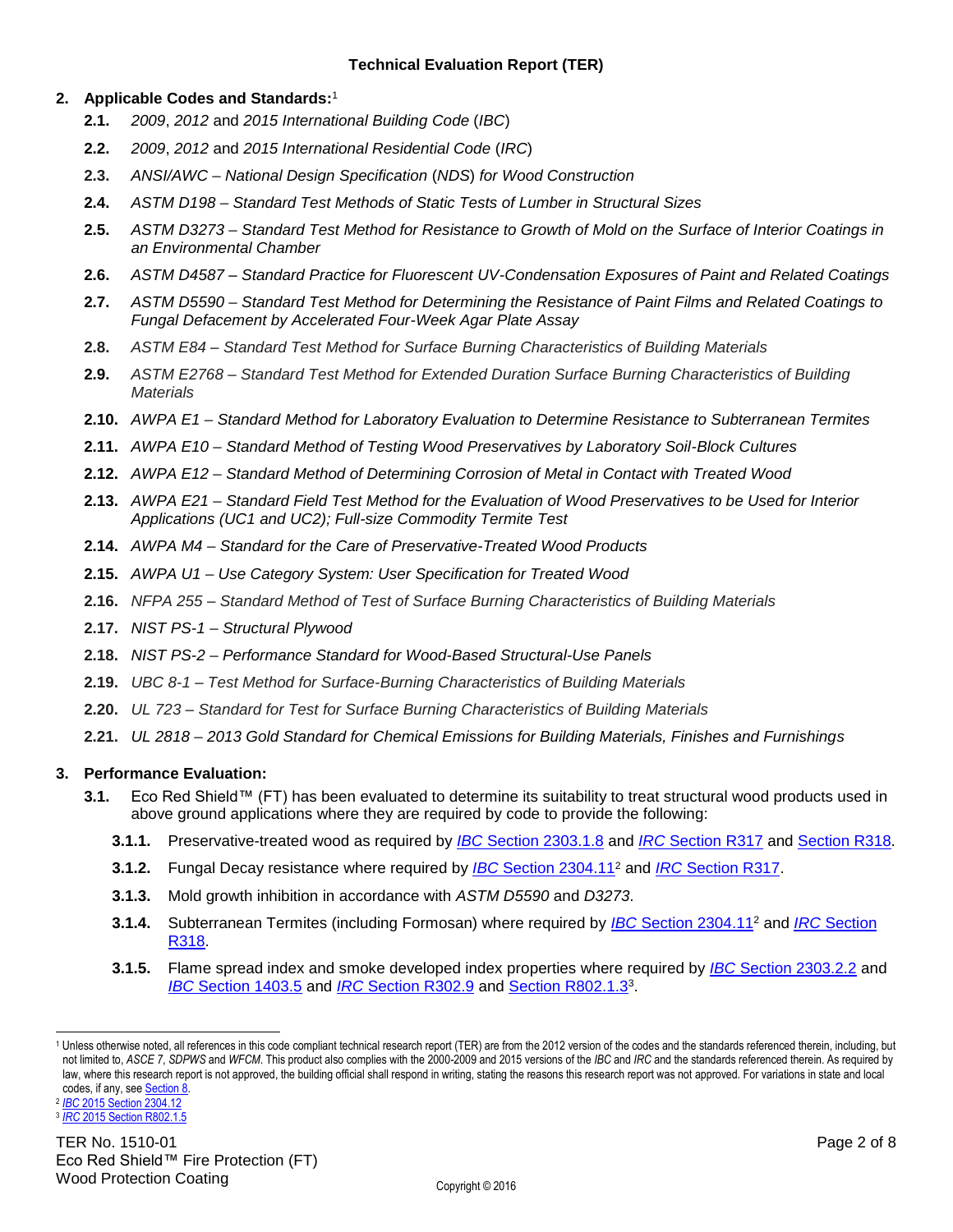- <span id="page-2-0"></span>**3.1.6.** Flexure (MOR/MOE) of solid sawn and engineered lumber after treating in accordance with *ASTM D198*.
- **3.1.7.** Low emissions of volatile organic compounds in compliance with *UL 2818* for indoor commercial, educational, residential and healthcare environments. Tested in accordance to ASTM D5116 – Small Scale Environmental Chamber Determinations of Organic Emissions from indoor Materials and D5197 – Test Method for Determination of Formaldehyde and other Carbonyl Compounds in Air. Meets California 01350 limits for formaldehyde emissions.
- **3.2.** Any code compliance issues not specifically addressed in this section are outside the scope of this report.

#### **4. Product Description and Materials:**



**Figure 1:** Eco Red Shield™ Product



**Figure 2:** Eco Red Shield™ Acceptable Product Stamp – Example

- **4.1.** Eco Red Shield™ (FT) is a factory applied wood protection coating that uses disodium octaborate tetrahydrate (DOT) and fire-retardant additives to coat wood members.
- **4.2.** The wood products covered in this TER include:
	- **4.2.1.** Kiln Dried or Green dimensional lumber and timber species up to 30% MC including Douglas Fir lumber or any other species as delineated by the QAI listing.
	- **4.2.2.** Glued Laminated Beams (GLB manufactured from Doug Fir).
- **4.3.** Eco Red Shield™ (FT) provides a minimum DOT loading of 0.00975 g/in<sup>2</sup> (minimum application rate) and a minimum total coating coverage of 11.5 g/ft<sup>2</sup>.

TER No. 1510-01 Page 3 of 8 Eco Red Shield™ Fire Protection (FT) Wood Protection Coating Weight Copyright © 2016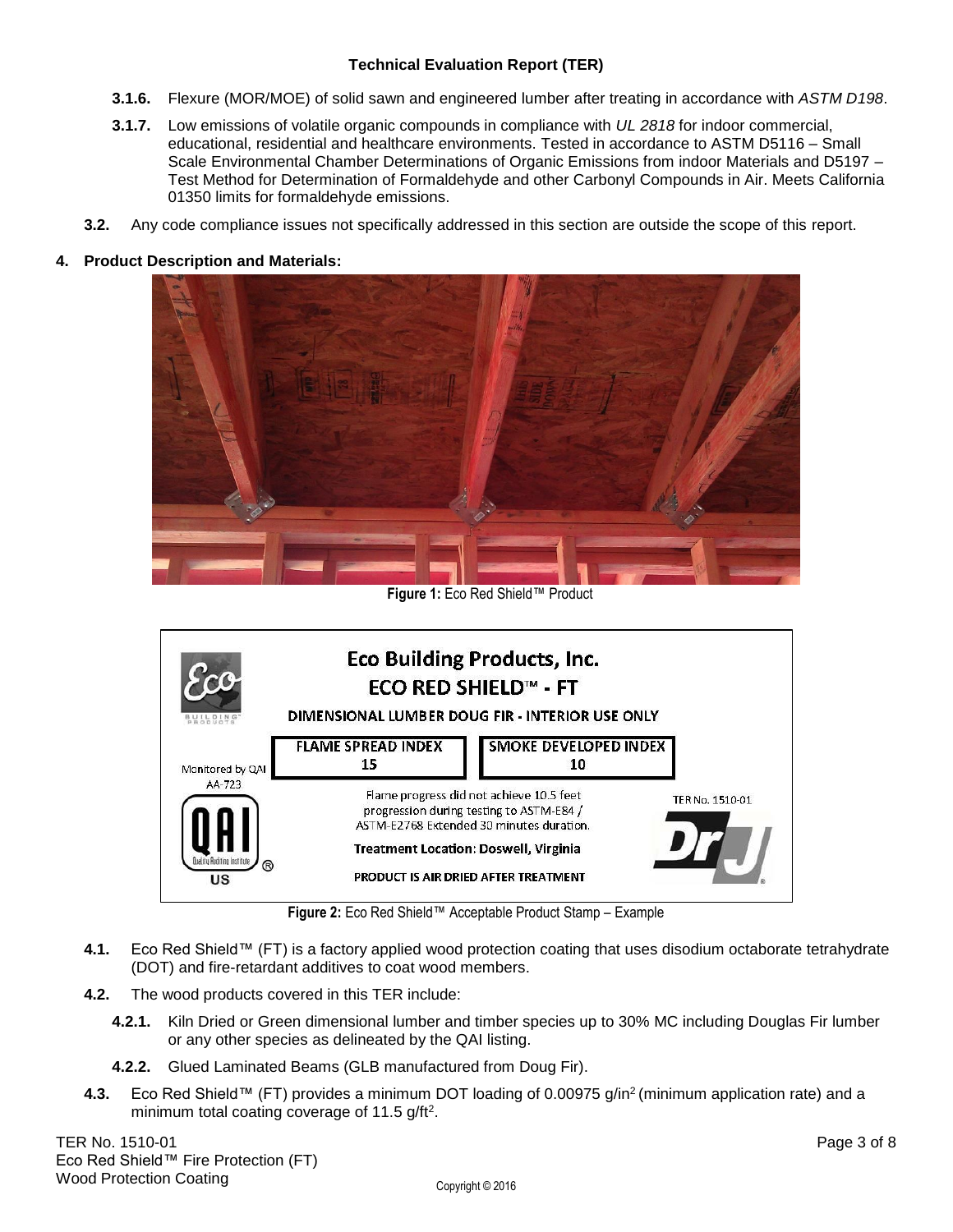- **4.4.** Eco Red Shield™ (FT) protected products are acceptable for use in the following *AWPA<sup>4</sup>* Use Categories:
	- **4.4.1.** UC1 Interior construction millwork and finishings.
	- **4.4.2.** UC2 Interior construction interior beams, timbers, flooring, framing, millwork, and sill plates.
	- **4.4.3.** UC3A Exterior Coated millwork, siding, and trim.
- **4.5.** Eco Red Shield™ (FT) wood protection coating is supplied by Eco Building Products, Inc. and is used by the additional [listees](#page-0-0) above to coat wood members in accordance with the manufacturer's requirements.

#### **5. Applications:**

- **5.1.** Eco Red Shield™ (FT) is a protective coating for solid sawn Douglas Fir lumber or any other species as delineated by the QAI listing used as floor, roof and wall structural members.
	- **5.1.1.** Structural applications include but are not limited to use as beams, columns, headers, joists, rafters, chords and webs of trusses, and wall studs.
	- **5.1.2.** Use as sill plates in direct contact with concrete or masonry is approved.
- <span id="page-3-0"></span>**5.2.** Eco Red Shield™ (FT) protected wood products are suitable for above ground applications not subject to contact with liquid water.
	- **5.2.1.** When used in exterior applications, products treated with Eco Red Shield™ (FT) must be protected from direct wetting. A minimum of one coat of primer and two coats of finish paint, or equivalent shall be used.
- **5.3.** Products protected by Eco Red Shield™ (FT) meet the requirements of *IBC* [Section 2304.11](http://publicecodes.cyberregs.com/icod/ibc/2012/icod_ibc_2012_23_par108.htm)<sup>5</sup> and *IRC* [Section](http://publicecodes.cyberregs.com/icod/irc/2012/icod_irc_2012_3_sec017.htm?bu2=undefined)  [R317](http://publicecodes.cyberregs.com/icod/irc/2012/icod_irc_2012_3_sec017.htm?bu2=undefined) where protection against decay is required.
- **5.4.** Products protected by Eco Red Shield™ (FT) meet the requirements of *IBC* [Section 2304.11](http://publicecodes.cyberregs.com/icod/ibc/2012/icod_ibc_2012_23_par108.htm)<sup>5</sup> and *IRC* [Section](http://publicecodes.cyberregs.com/icod/irc/2012/icod_irc_2012_3_sec018.htm?bu2=undefined)  [R318](http://publicecodes.cyberregs.com/icod/irc/2012/icod_irc_2012_3_sec018.htm?bu2=undefined) where protection against termite attack is required.
- **5.5.** Products protected by Eco Red Shield™ (FT) meet the requirements where surface burning and smoke developed index values are required to be tested by *IBC* [Section 2303.2](http://publicecodes.cyberregs.com/icod/ibc/2012/icod_ibc_2012_23_par026.htm) and *IRC* [Section R302.9](http://publicecodes.cyberregs.com/icod/irc/2012/icod_irc_2012_3_par061.htm?bu2=undefined) and [Section](http://publicecodes.cyberregs.com/icod/irc/2012/icod_irc_2012_8_par007.htm?bu2=undefined) [R802.1.3](http://publicecodes.cyberregs.com/icod/irc/2012/icod_irc_2012_8_par007.htm?bu2=undefined)<sup>6</sup> in accordance with *ASTM E84* extended 20 minutes, *UL 723* extended 20 minutes, *NFPA 255* extended 20 minutes, *UBC 8-1* extended 20 minutes, and *ASTM E2768* as follows for Doug-Fir lumber products or any other species as delineated by the [QAI listing:](http://www.qai.org/Listing_Pages/QAI_Listing_B1053-1_Eco_Building_Products.htm)
	- **5.5.1.** Flame spread index maximum of 15.
	- **5.5.2.** Smoke developed index maximum of 15.
- **5.6.** Field cuts, notches, or bored holes must be site treated in accordance with the manufacturer's instructions and *AWPA M4* in accordance with *IRC* [Section R317.1.1](http://publicecodes.cyberregs.com/icod/irc/2012/icod_irc_2012_3_par229.htm?bu2=undefined) and [Section R318.1.2.](http://publicecodes.cyberregs.com/icod/irc/2012/icod_irc_2012_3_par246.htm?bu2=undefined)
- **5.7.** Design
	- **5.7.1.** Allowable design stresses for Eco Red Shield™ (FT) protected products for dry conditions of use are the same as the wood product before treatment.
	- **5.7.2.** Since Eco Red Shield™ (FT) is a topically applied coating treatment, not a pressure treatment; the wood is not incised, so the *ANSI/AWC NDS* Incising Factor (Section 4.3.8) is not applicable.
	- **5.7.3.** Maximum duration of load design stress increase shall not exceed 1.6. Duration of load design stress increase equal to or less than 1.6 shall be in accordance with Section 2.3.4 of *ANSI/AWC NDS*.
	- **5.7.4.** The design provisions for wood construction noted in *IBC* [Section 2301.2](http://publicecodes.cyberregs.com/icod/ibc/2012/icod_ibc_2012_23_par002.htm) and *IRC* [Section R301.1.3](http://publicecodes.cyberregs.com/icod/irc/2012/icod_irc_2012_3_par004.htm) apply to Eco Red Shield™ (FT) protected products unless otherwise noted in this report.

l

<sup>4</sup> These are *AWPA* designated wood preservation systems and retentions (pressure impregnation processes only) which have been determined to be effective in protecting wood products under specified exposure conditions. The use of Eco Red Shield™ protective wood coatings, while purposely not included in the *AWPA's* specification, satisfies and complies with the intent of the Building Code, and is an equivalent treated material in quality, strength, effectiveness, durability and safety. Therefore, Eco Red Shield™ protective wood coatings treated articles are deemed to be Non-*AWPA* Standardized; however, the intent of the building code has been satisfied and is adequately supported by third-party verified data and accredited testing protocols. See 2012 *IBC* [Section 104.11](http://publicecodes.cyberregs.com/icod/ibc/2012/icod_ibc_2012_1_par035.htm) for methods of obtaining "Alternative Materials Approval" via Building Official Authority.

<sup>5</sup> *IBC* [2015 Section 2304.12](http://codes.iccsafe.org/app/book/content/2015-I-Codes/2015%20IBC%20HTML/Chapter%2023.html)

<sup>6</sup> *IRC* [2015 Section R802.1.5](http://codes.iccsafe.org/app/book/content/2015-I-Codes/2015%20IRC%20HTML/Chapter%208.html)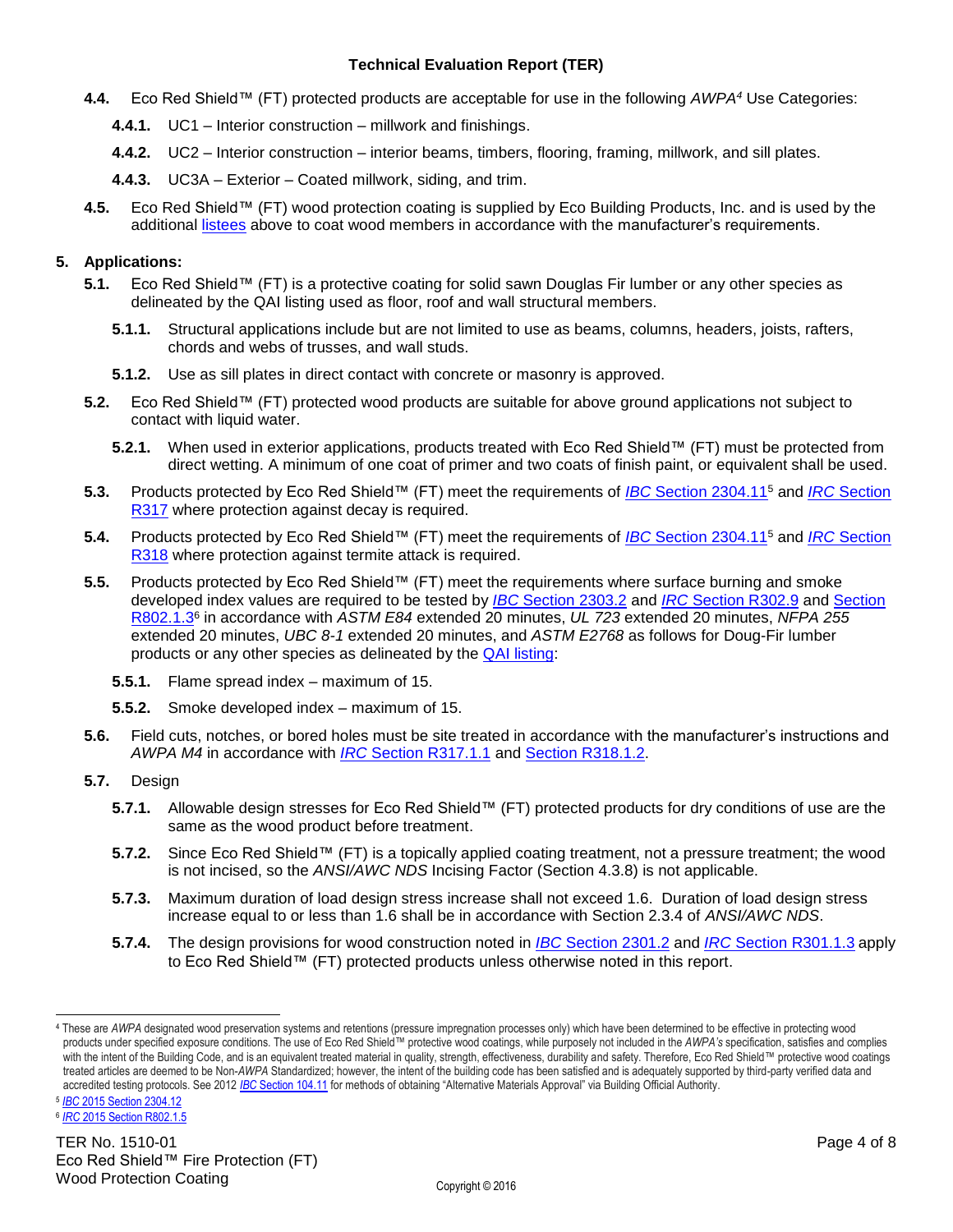### **5.7.5.** Connections

**5.7.5.1.** Lateral loads for nails, screws, bolts, and withdrawal loads for nails and screws, installed in Eco Red Shield™ (FT) protected products shall be in accordance with *ANSI/AWC NDS* using the species specific gravity.

### **5.7.6.** Fasteners

- **5.7.6.1.** Fasteners used with Eco Red Shield™ (FT) protected products shall be in accordance with *[IBC](http://publicecodes.cyberregs.com/icod/ibc/2012/icod_ibc_2012_23_par094.htm)*  [Section 2304.9.5](http://publicecodes.cyberregs.com/icod/ibc/2012/icod_ibc_2012_23_par094.htm)<sup>7</sup> and *IRC* [Section R317.3,](http://publicecodes.cyberregs.com/icod/irc/2012/icod_irc_2012_3_par236.htm?bu2=undefined) except that aluminum fasteners are permitted when the products are used in interior applications.
- **5.7.6.2.** Exception as noted in *IBC* [Section 2304.9.5.1](http://publicecodes.cyberregs.com/icod/ibc/2012/icod_ibc_2012_23_par095.htm)<sup>8</sup> allows plain carbon steel fasteners, including nuts and washers, in SBX/DOT and zinc borate preservative-treated wood in an interior, dry environment.

## **6. Installation:**

- **6.1.** Products treated with Eco Red Shield™ (FT) shall be installed in accordance with the applicable code, the approved construction documents, this TER, the manufacturer's instructions and standard framing practice as applied to solid-sawn Douglas Fir lumber or any other species as delineated by the QAI listing, as applicable.
	- **6.1.1.** In the event of a conflict between any of the above and this TER, the more restrictive shall govern.

## **7. Test and Engineering Substantiating Data:**

- **7.1.** Test reports and data supporting the following properties:
	- **7.1.1.** Flame spread index and smoke developed index in accordance with *ASTM E84, UL 723, NFPA 255, UBC 8-1, or ASTM E2768* by QAI Laboratories per the [QAI listing.](http://www.qai.org/Listing_Pages/QAI_Listing_B1053-1_Eco_Building_Products.htm)
	- **7.1.2.** Fungal decay in accordance with *AWPA E10* by the Wood Durability Lab (SDL) at the LSU Agricultural Center.
	- **7.1.3.** Mold growth inhibition in accordance with *ASTM D5590* and *D3273* by Siva Microbiological Solutions.
	- **7.1.4.** Termite resistance in accordance with *AWPA E1* by Wood Durability Lab (SDL) at the LSU Agricultural Center.
	- **7.1.5.** Reaction with metals in accordance with *AWPA E12* Wood Durability Lab (SDL) at the LSU Agricultural Center.
	- **7.1.6.** Flexure (MOR/MOE) of LVL/EWP in accordance with *ASTM D198* by Wood Durability Lab (SDL) at the LSU Agricultural Center.
	- **7.1.7.** Low emissions of volatile organic compounds in compliance with *UL 2818* for indoor commercial, educational, residential and healthcare environments. Tested in accordance to ASTM D5116 – Small Scale Environmental Chamber Determinations of Organic Emissions from indoor Materials and D5197 – Test Method for Determination of Formaldehyde and other Carbonyl Compounds in Air. Meets California 01350 limits for formaldehyde emissions.
- **7.2.** The product(s) evaluated by this TER falls within the scope of one or more of the model, state or local building codes for building construction. The testing and/or substantiating data used in this TER is limited to buildings, structures, building elements, construction materials and civil engineering related specifically to buildings.
- **7.3.** The provisions of model, state or local building codes for building construction do not intend to prevent the installation of any material or to prohibit any design or method of construction. Alternatives shall use consensus standards, performance-based design methods or other engineered alternative means of compliance. This TER assesses compliance with defined standards, generally accepted engineering analysis, performancebased design methods, etc. in the context of the pertinent building code requirements.
- **7.4.** Some information contained herein is the result of testing and/or data analysis by other sources, which DrJ relies on to be accurate as it undertakes its engineering analysis.

 7 [IBC 2015 Section 2304.10.5](http://codes.iccsafe.org/app/book/content/2015-I-Codes/2015%20IBC%20HTML/Chapter%2023.html) 8 [IBC 2015 Section 2304.10.5.1](http://codes.iccsafe.org/app/book/content/2015-I-Codes/2015%20IBC%20HTML/Chapter%2023.html)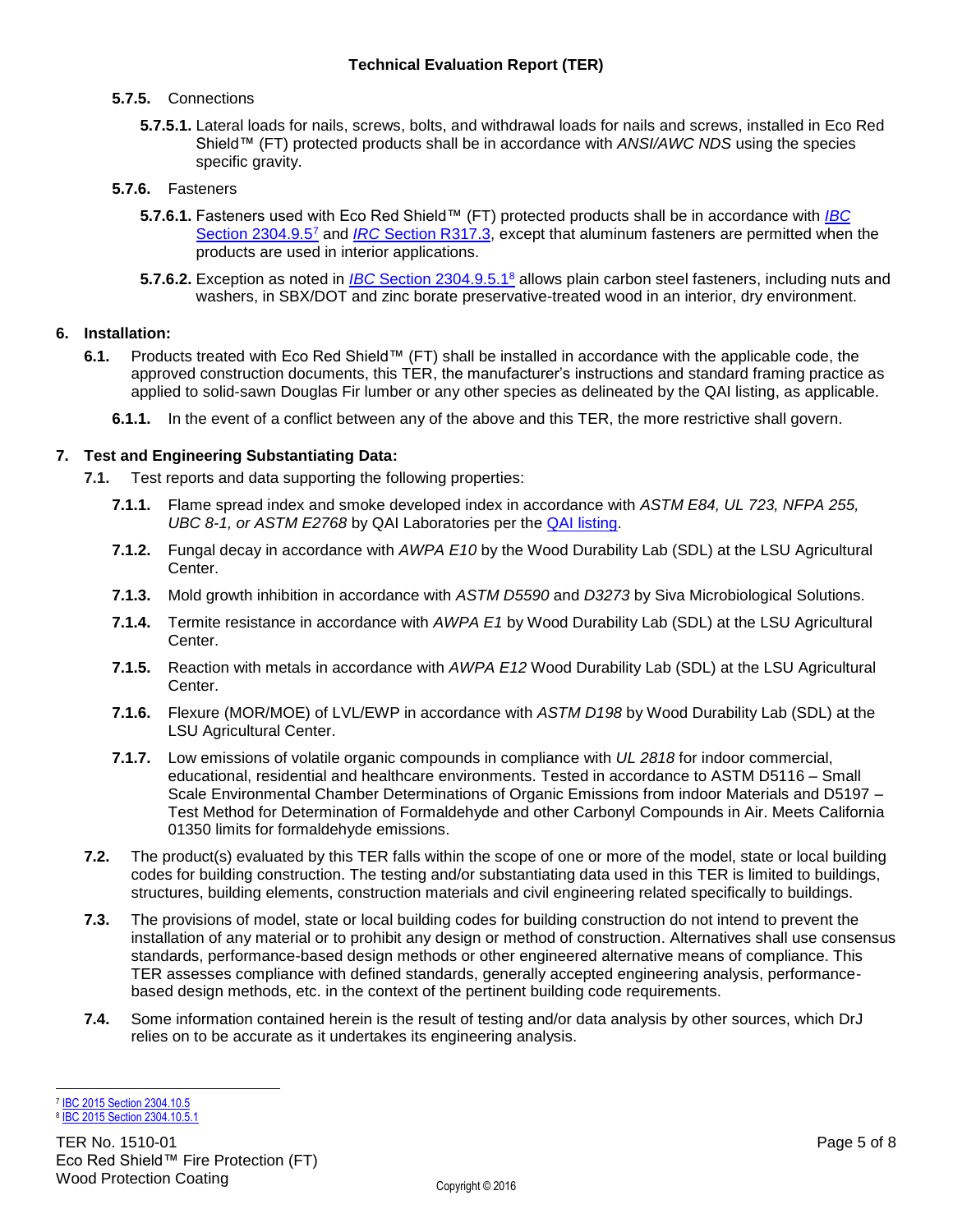- **7.5.** DrJ has reviewed and found the data provided by other professional sources credible. This information has been approved in accordance with DrJ's procedure for acceptance of data from approved sources.
- **7.6.** DrJ's responsibility for data provided by approved sources is in accordance with professional engineering law.
- **7.7.** Where appropriate, DrJ relies on the derivation of design values, which have been codified into law through codes and standards (e.g., *IRC*, *WFCM*, *IBC*, *SDPWS*, etc.). This includes a review of code provisions and any related test data that helps with comparative analysis or provides support for equivalency to an intended enduse application.

### <span id="page-5-0"></span>**8. Findings:**

- **8.1.** When used in accordance with the manufacturer's installation instructions and this TER, Eco Red Shield™ (FT) protected products comply with, or are a suitable alternative to, the requirements of *IBC* [Chapter 23;](http://publicecodes.cyberregs.com/icod/ibc/2012/icod_ibc_2012_23_sec001.htm) *[IRC](http://publicecodes.cyberregs.com/icod/irc/2012/icod_irc_2012_5_sec001.htm)* [Chapter 5,](http://publicecodes.cyberregs.com/icod/irc/2012/icod_irc_2012_5_sec001.htm) [6](http://publicecodes.cyberregs.com/icod/irc/2012/icod_irc_2012_6_sec001.htm) and [8](http://publicecodes.cyberregs.com/icod/irc/2012/icod_irc_2012_8_sec001.htm) as follows:
	- **8.1.1.** Eco Red Shield™ (FT) protection does not affect the allowable design stresses allowed for untreated lumber as applied to solid sawn Douglas Fir lumber or any other species as delineated by the QAI listing.
	- **8.1.2.** Use as sill plates in direct contact with concrete or masonry is approved.
	- **8.1.3.** Eco Red Shield™ (FT) protected products are suitable for above ground applications not subject to continuous contact with liquid water.
	- **8.1.4.** When used in exterior applications, products coated with Eco Red Shield™ (FT) must be protected from direct wetting. Flashing required for horizontal applications. A minimum of one coat of primer and two coats of finish paint, or equivalent shall be used.
	- **8.1.5.** Mold growth inhibition in accordance with *ASTM D5590* and *D3273* by Siva Microbiological Solutions.
	- **8.1.6.** Products protected with Eco Red Shield™ (FT) meet the requirements of *IBC* [Section 2304.11](http://publicecodes.cyberregs.com/icod/ibc/2012/icod_ibc_2012_23_par108.htm)<sup>9</sup> and *[IRC](http://publicecodes.cyberregs.com/icod/irc/2012/icod_irc_2012_3_sec017.htm?bu2=undefined)*  [Section R317](http://publicecodes.cyberregs.com/icod/irc/2012/icod_irc_2012_3_sec017.htm?bu2=undefined) where protection against decay is required.
	- **8.1.7.** Products protected with Eco Red Shield™ (FT) meet the requirements of *IBC* [Section 2304.11](http://publicecodes.cyberregs.com/icod/ibc/2012/icod_ibc_2012_23_par108.htm)[9](http://publicecodes.cyberregs.com/icod/ibc/2012/icod_ibc_2012_23_par108.htm) and *[IRC](http://publicecodes.cyberregs.com/icod/irc/2012/icod_irc_2012_3_sec018.htm?bu2=undefined)*  [Section R318](http://publicecodes.cyberregs.com/icod/irc/2012/icod_irc_2012_3_sec018.htm?bu2=undefined) where protection against termite attack is required.
	- **8.1.8.** Douglas Fir lumber or any other species as delineated by the [QAI listing](http://www.qai.org/Listing_Pages/QAI_Listing_B1053-1_Eco_Building_Products.htm) protected with Eco Red Shield™ (FT) meet the requirements where surface burning characteristics are required to be tested by *[IBC](http://publicecodes.cyberregs.com/icod/ibc/2012/icod_ibc_2012_23_par026.htm)* [Section 2303.2](http://publicecodes.cyberregs.com/icod/ibc/2012/icod_ibc_2012_23_par026.htm) and *IRC* [Section R302.9](http://publicecodes.cyberregs.com/icod/irc/2012/icod_irc_2012_3_par061.htm?bu2=undefined) and Section [R802.1.3](http://publicecodes.cyberregs.com/icod/irc/2012/icod_irc_2012_8_par007.htm?bu2=undefined)<sup>10</sup> in accordance with *ASTM E84* extended 20 minutes, *UL 723* extended 20 minutes, *NFPA 255* extended 20 minutes, *UBC 8-1* extended 20 minutes, and *ASTM E2768* :
		- **8.1.8.1.** Flame spread index maximum of 15.
		- **8.1.8.2.** Smoke developed index maximum of 15.
- **8.2.** *IBC* [Section 104.11](http://publicecodes.cyberregs.com/icod/ibc/2012/icod_ibc_2012_1_par035.htm) and *IRC* [Section R104.11](http://publicecodes.cyberregs.com/icod/irc/2012/icod_irc_2012_1_par029.htm) (*IFC* [Section 104.9](http://publicecodes.cyberregs.com/icod/ifc/2012/icod_ifc_2012_1_par041.htm) is similar) state:

**104.11 Alternative materials, design and methods of construction and equipment.** The provisions of this code are not intended to prevent the installation of any material or to prohibit any design or method of construction not specifically prescribed by this code, provided that any such alternative has been *approved*. An alternative material, design or method of construction shall be *approved* where the *building official* finds that the proposed design is satisfactory and complies with the intent of the provisions of this code and that the material, method or work offered is, for the purpose intended, at least the equivalent of that prescribed in this code. Where the alternative material, design or method of construction is not *approved*, the *building official* shall respond in writing, stating the reasons the alternative was not *approved*. 11

- **8.3.** This product has been evaluated with the codes listed in [Section 2,](#page-1-0) and is compliant with all known state and local building codes. Where there are known variations in state or local codes that are applicable to this report, they are listed here:
	- **8.3.1.** No known variations

 9 [IBC 2015 Section 2304.12](http://codes.iccsafe.org/app/book/content/2015-I-Codes/2015%20IBC%20HTML/Chapter%2023.html)

<sup>10</sup> *IRC* [2015 Section R802.1.5](http://codes.iccsafe.org/app/book/content/2015-I-Codes/2015%20IRC%20HTML/Chapter%208.html) <sup>11</sup> The last sentence is adopted language in the 2015 codes.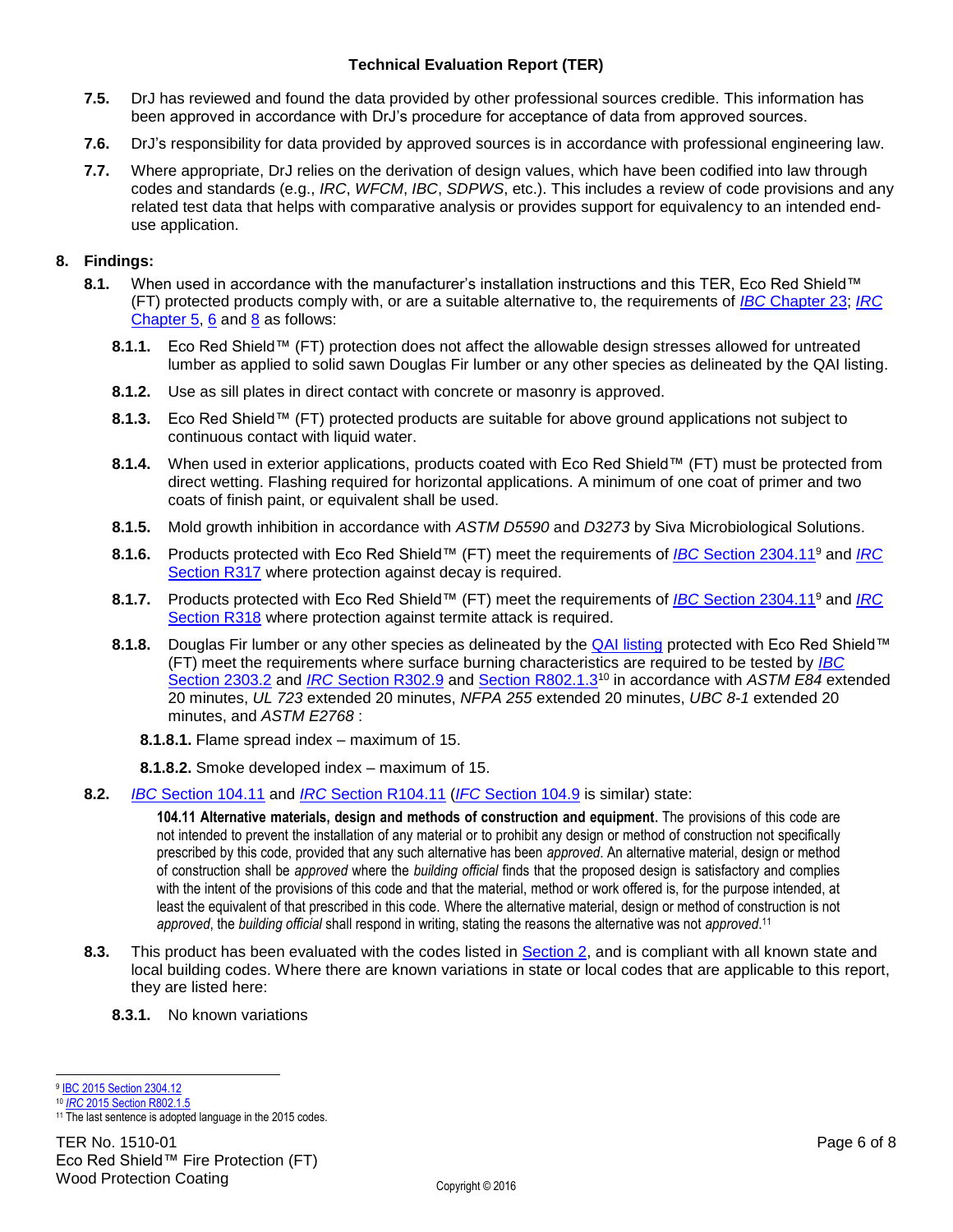**8.4.** This TER uses professional engineering law, the building code, ANSI/ASTM consensus standards and generally accepted engineering practice as its criteria for all testing and engineering analysis. DrJ's professional engineering work falls under the jurisdiction of each state Board of Professional Engineers when signed and sealed.

### **9. Conditions of Use:**

- **9.1.** Where required by the authority having jurisdiction (AHJ) in which the project is to be constructed, this report and the installation instructions shall be submitted at the time of permit application.
- **9.2.** Any generally accepted engineering calculations needed to show compliance with this TER shall be submitted to the code official for review and approval.
- **9.3.** Design loads shall be determined in accordance with the building code adopted by the jurisdiction in which the project is to be constructed.
- 9.4. Products treated with Eco Red Shield™ (FT) shall be installed in accordance with the applicable code, the approved construction documents, this TER and the manufacturer's installation instructions. If there is a conflict between this report and the manufacturer's instructions, the more restrictive shall govern.

Eco Red Shield™ (FT) complies with, or is a suitable alternative to the treatment required for Douglas Fir lumber or any other specie as delineated by the QAI listing as permitted by the codes listed in [Section 2,](#page-1-0) subject to the following conditions:

- 9.4.1. The service conditions for Eco Red Shield™ (FT) are any above ground application not subject to exposure to liquid water, unless painted in accordance with [Section 5.2.1.](#page-3-0)
- **9.4.2.** Fastener design values shall be determined using the specific gravity of the lumber species used in the coated product.
- 9.4.3. Cutting and notching of Eco Red Shield<sup>™</sup> (FT) coated products is permitted where allowed by the applicable building code, the manufacturer's recommendations, this TER or where the effects of such alterations are specifically considered in the design of the member by a Registered Design Professional.

**9.4.3.1.** Field cuts, notches, or bored holes must be site treated in accordance with the manufacturer's instructions and AWPA M4 in accordance with *IRC* [Section R317.1.1](http://publicecodes.cyberregs.com/icod/irc/2012/icod_irc_2012_3_par229.htm?bu2=undefined) and [Section R318.1.2.](http://publicecodes.cyberregs.com/icod/irc/2012/icod_irc_2012_3_par246.htm?bu2=undefined)

- **9.4.4.** Duration of load increases shall be in accordance with the limitations of the applicable building code for sawn lumber, but not greater than 1.6.
- 9.4.5. Eco Red Shield™ (FT) wood protection coating is provided by Eco Building Products in their Tacoma, WA facility or other facilities or affiliates with quality control inspections by an approved third-party quality control inspection agency.

#### **9.5.** Design

- **9.5.1.** Building Designer Responsibility
	- **9.5.1.1.** Unless the AHJ allows otherwise, the Construction Documents shall be prepared by a Building Designer (e.g., Owner, Registered Design Professional, etc.) for the Building and shall be in accordance with *IRC* [Section R106](http://publicecodes.cyberregs.com/icod/irc/2012/icod_irc_2012_1_sec008.htm) and *IBC* [Section 107.](http://publicecodes.cyberregs.com/icod/ibc/2012/icod_ibc_2012_1_sec009.htm)
	- **9.5.1.2.** The Construction Documents shall be accurate and reliable and shall provide the location, direction and magnitude of all applied loads and shall be in accordance with *IRC* [Section R301](http://publicecodes.cyberregs.com/icod/irc/2012/icod_irc_2012_3_sec001.htm) and *IBC* [Section 1603.](http://publicecodes.cyberregs.com/icod/ibc/2012/icod_ibc_2012_16_sec003.htm)

#### **9.5.2.** Construction Documents

**9.5.2.1.** Construction Documents shall be submitted to the Building Official for approval and shall contain the plans, specifications and details needed for the Building Official to approve such documents.

#### **9.6.** Responsibilities

**9.6.1.** The information contained herein is a product, engineering or building code compliance research report performed in accordance with the referenced building codes, testing and/or analysis through the use of accepted engineering procedures, experience, and technical judgment.